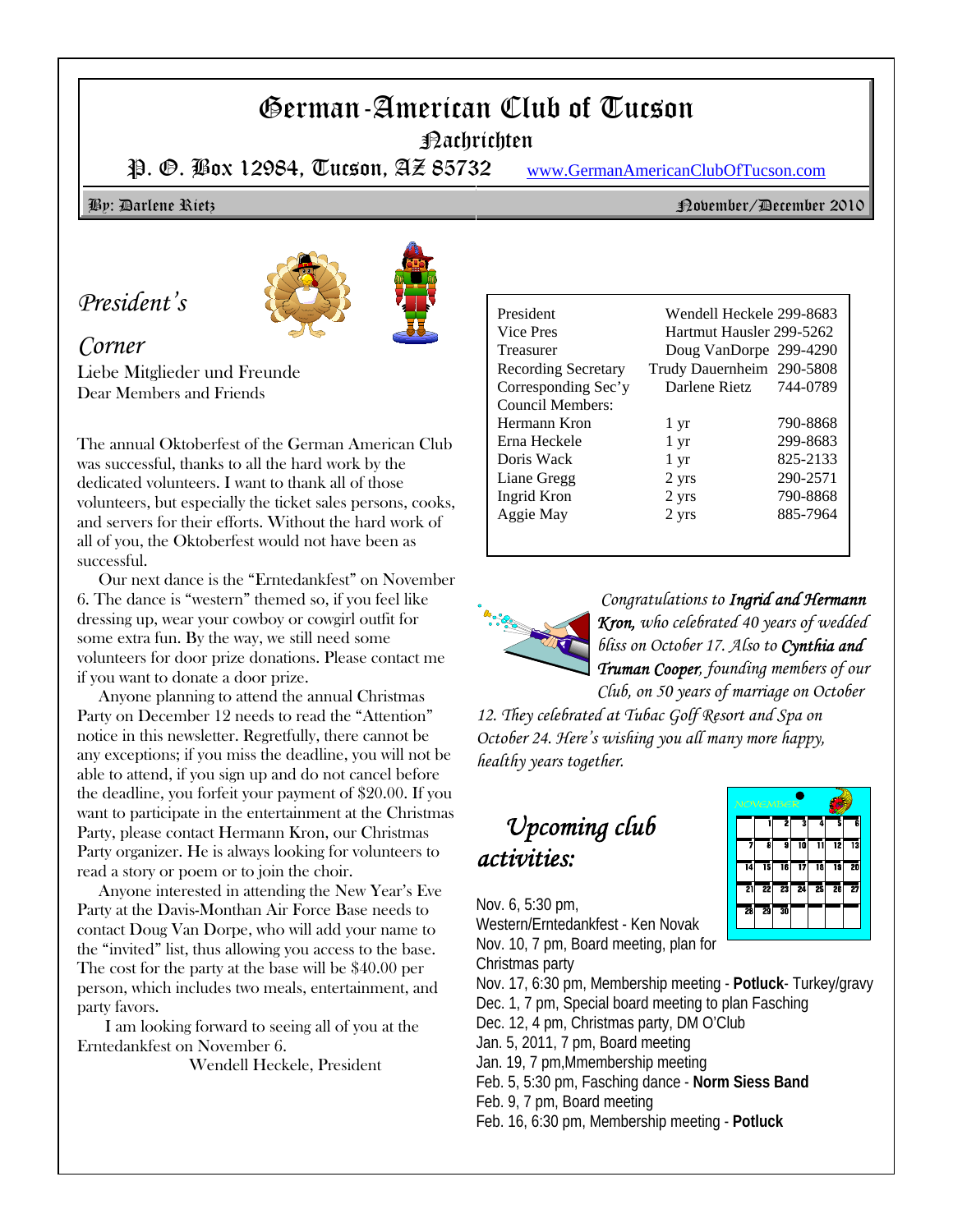Happy birthday to members celebrating their birthday in **November**



| Barbara Wilkinson    | 02 |
|----------------------|----|
| Hans Eckhardt        | 07 |
| Arlie Kahl           | 10 |
| Margareta Zillgitt   | 14 |
| Heidy Fuhs           | 18 |
| Carl Unger           | 19 |
| Ray Cress            | 24 |
| Luise Lehner         | 25 |
| Margaret (Toni) Keck | 26 |
| Ernst Andreas        | 28 |
| Charlotte Griffin    | 28 |
|                      |    |



Congratulations to members celebrating birthdays in **December**

| Olga Claassen         | 01 |
|-----------------------|----|
| John Lesko            | 01 |
| Inge Tepper           | 02 |
| <b>Bill Faust</b>     | 11 |
| <b>Frank Hastings</b> | 11 |
| Heinz von Forsch      | 17 |
| Inge Fauser           | 18 |
| Robert Mielbeck       | 19 |
| Gerda Taylor          | 19 |
| Bob Holdcraft         | 23 |
| Jack Hobaugh          | 26 |
| Lilian Kling          | 27 |
|                       |    |

We wish a hearty welcome to new member, Ernst Andreas. Why not make it a point to introduce yourself and bid him a warm welcome at the next gathering?





Get well wishes to Fil Baca, Louis Dauernheim, Luise Hastings, Traudl Hall, Gisela Ohlig, Richard Hoppe and Margareta Zilgitt. Here's wishing you all a speedy recovery.

FYI: The former restaurant in Phoenix - German Corner/Black Forest Mill - is now open under new ownership by a German. It is now called Black Forest Haus, 4900 E. Indian School Road, Phoenix.



*Our Christmas party will be held at the DM O'Club on Sunday, December 12 beginning at 4:00 p.m. The deadline for*

*reservations is November 28. Members must send a \$20 refundable deposit per person to Trudy Dauernheim at the Club address, which will be refunded at the door or applied to your next year's membership dues, as you wish. Members will receive a ticket good for a glass of wine, beer or soft drink. Guests will be \$25 per person for adults; children age 6-12 will be \$12.50; non-refundable; children under age 6 are free. NEW MEMBERS PLEASE NOTE: If you do not have base privileges, you MUST call Trudy at 290-5808 to give her information to be put on the list. Hermann Kron is organizing a choir to sing carols. Why not give him a call at 790-8868 and volunteer to sing or do a reading? The buffet will be tossed salad, cucumber and tomato salad, beef burgundy, jaeger schnitzel, spaetzle, mashed potatoes, green beans almondine, red cabbage, rolls with butter, apple strudel, coffee and tea.*

#### **Achtung! Attention!**

A signup deadline change for the GACT annual Christmas party scheduled for December 12, 2010 has become necessary due to a management change at the D-M Officers Club.

#### **The deadline for signing up is now 11/28/2010.**

Please ensure that Trudy Dauernheim receives your check at the P. O. Box above before 11/28 to make sure a seat at the Christmas party is reserved for you. Late checks cannot be honored because an exact headcount of attendees must be submitted two weeks prior to the party.